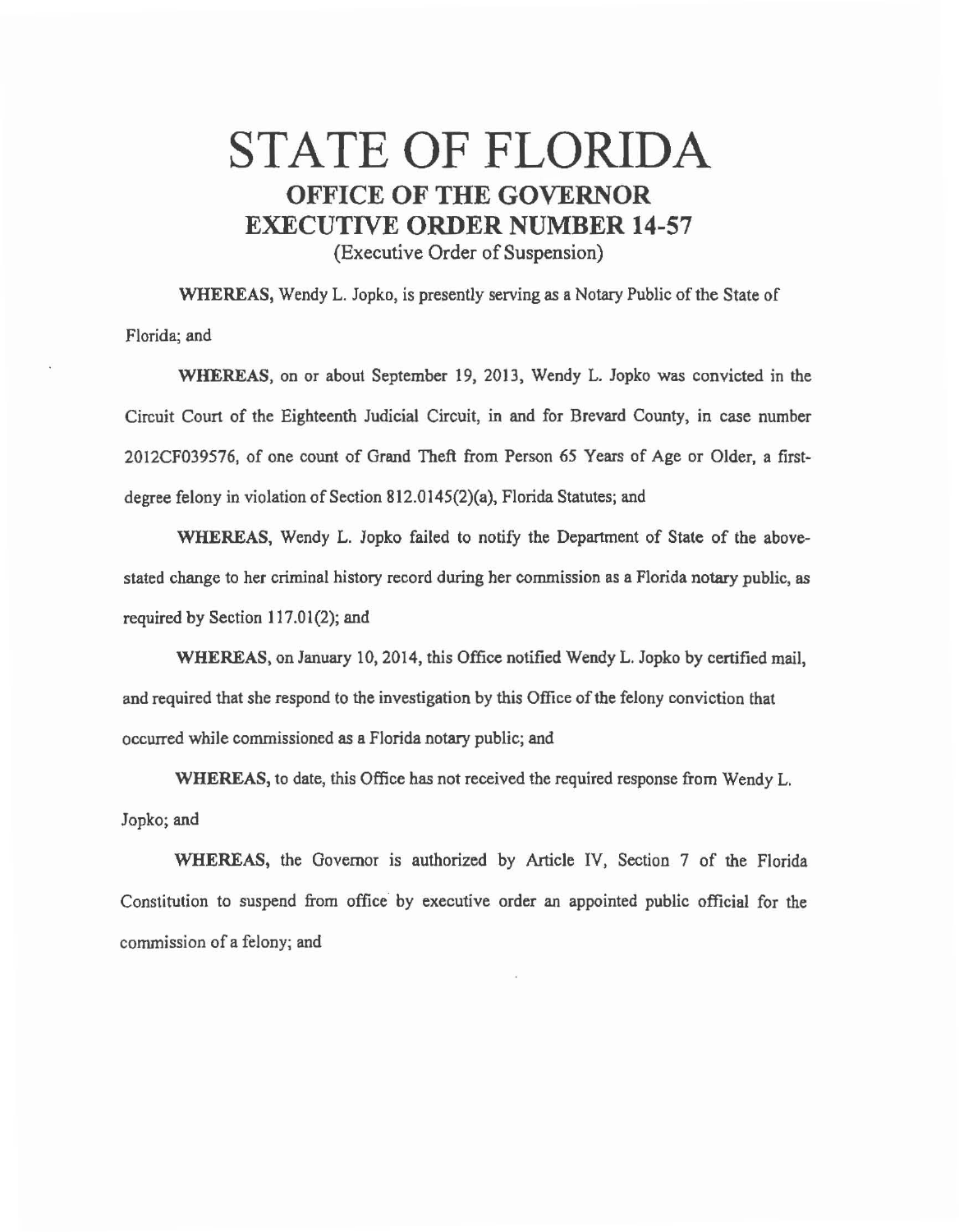WHEREAS, it is in the best interests of the citizens of the State of Florida that Wendy L. Jopko be immediately suspended from the public office, which she now holds, upon the grounds set forth in this Executive Order;

NOW, THEREFORE, I, RICK SCOTT, Governor of Florida, pursuant to Article IV, Section 7 of the Florida Constitution and Section 117.01(4), Florida Statutes, find and state as follows:

- A. Wendy L. Jopko is a duly appointed Notary Public of the State of Florida, pursuant to Section 117.01, Florida Statutes.
- B. Wendy L. Jopko is commissioned as a Florida notary public from September 28, 2010, through September 27, 2014.
- C. Wendy L. Jopko was convicted of a felony in Brevard County in 2013, while commissioned as a Florida notary public.
- D. Wendy L. Jopko failed to notify the Department of State of the change to her criminal history record following her felony conviction in Brevard County in 2013, as required by Section 117.01(2), Florida Statutes.
- E. Wendy L. Jopko refused to cooperate or respond to an investigation of notary misconduct by the Executive Office of the Governor, as required by Section 1l7.01(4)(c), Florida Statutes.

BEING FULLY ADVISED in the premise, and in accordance with the Florida Constitution and the laws of the State of Florida, this Executive Order is issued:

Section 1. Wendy L. Jopko is suspended from the public office which she now holds: Notary Public of the State of Florida.